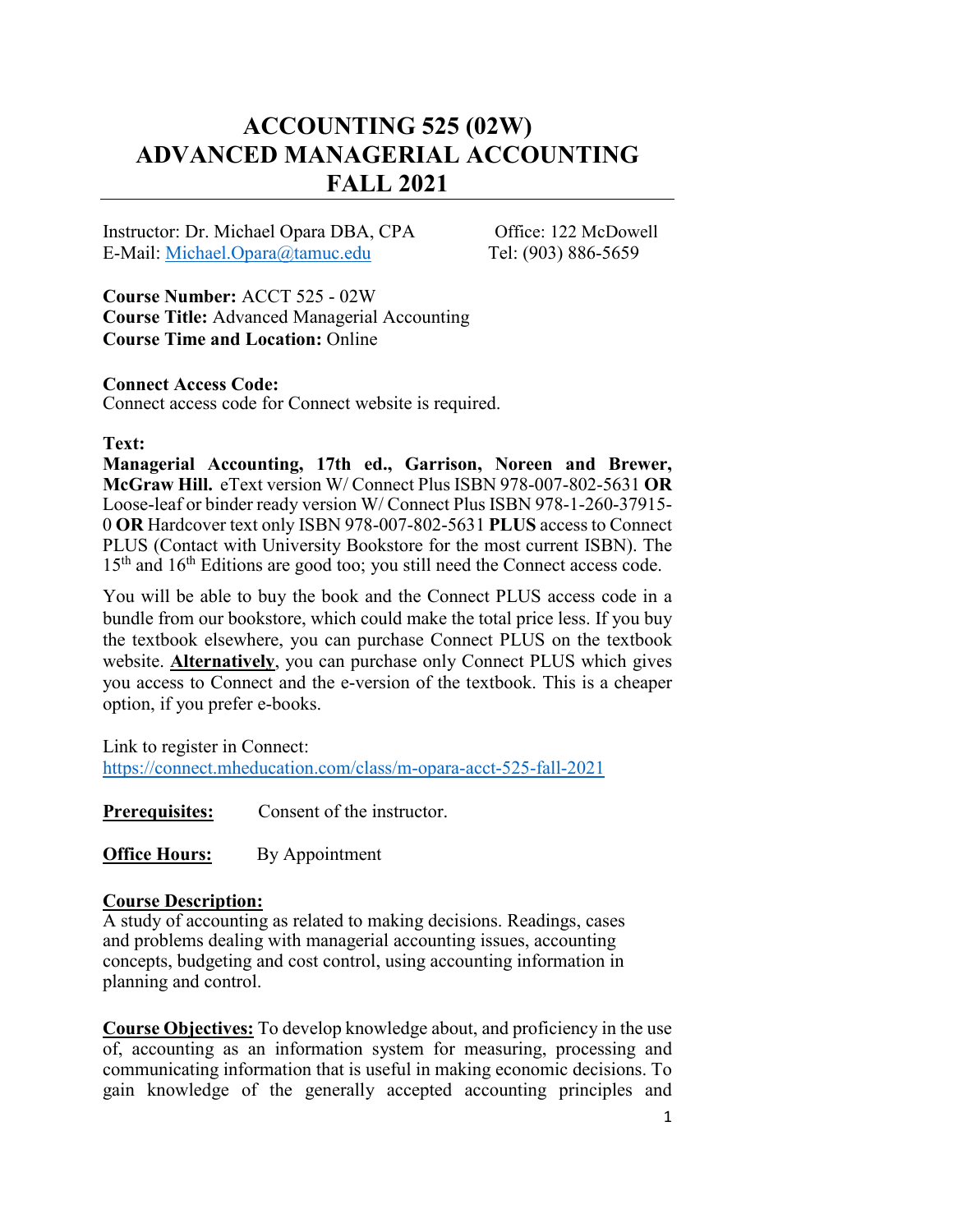procedures essential to the preparation and analysis of various reports that aid in managerial decision making and be able to apply them to practical situations.

### *Course Assessment Objectives*:

- Understand the role of managerial accountants in corporate governance and decision making;
- Provide information to managers to help them make decisions; and,
- Provide information to managers to control operations and employees.

### **COB Student Learning Objectives:**

- 1. Students will demonstrate proficiency in **spoken communications** by delivering clear and well-structured business presentations.
- 2. Students will demonstrate proficiency in **written communications** by creating clear and well-structured business documents.
- 3. Students will identify and evaluate **ethical** business issues.
- 4. Students will identify and evaluate **global** business challenges.
- 5. Students will be analytical **problem solvers** in business environments.

| <b>COB Student Learning</b> | <b>Course Objectives - After successfully</b>                                                                                                                                                                                                                                                                                                             | <b>Measurement Methods</b>                   |
|-----------------------------|-----------------------------------------------------------------------------------------------------------------------------------------------------------------------------------------------------------------------------------------------------------------------------------------------------------------------------------------------------------|----------------------------------------------|
| <b>Outcomes (SLOs)</b>      | completing this course, students will be able to:                                                                                                                                                                                                                                                                                                         | (Outcome Assessments)                        |
| 2&5                         | Explain the role, purpose, and functions of<br>business managers in a corporate setting<br>• Provide information to managers to help them<br>make decisions<br>• Understand the operational and business<br>environment forces that affect organization<br>managers, and Managers' role in decision<br>making, operations control and problem<br>solving. | • Case Study Project<br>$\blacksquare$ Exams |

**Homework and** You are responsible for completing the assigned homework for each chapter for your own learning**. Do not submit them.**

**Exams:** There will be 3 MCQ exams (50 Questions each) and one written project. You have one attempt at each MCQ exam which will last for 180 minutes. Exams will be based on the chapter content and assigned homework.

**Class Policies:** Online class participation/attendance is required by the university. Cheating will not be tolerated. Anyone caught cheating will receive zero on that exam and will be subject to academic sanction. Cell phones cannot be used in class.

# **Academic Honesty Policy:**

All students must follow and conform to the University policy on Academic Honesty. A copy of this will be sent to you and you must sign and return it to the course site in D2L.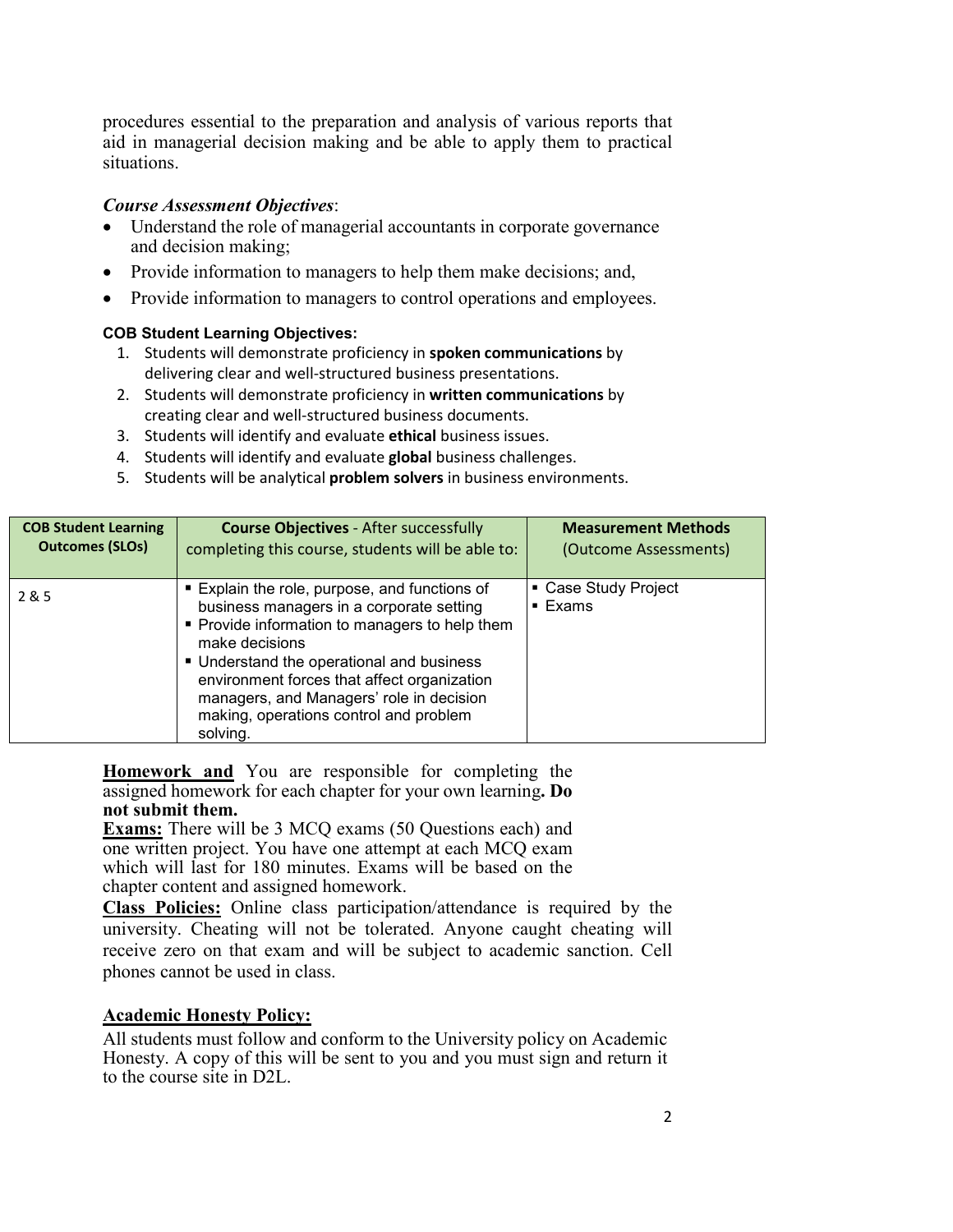### **Grading:**

There are three scheduled exams and a written project for this course. Paper project is posted in D2L.

There will be no make-up exams unless I am notified before the exam with an acceptable excuse. The basis for determining your grade is as follows:

| 3 exams $(a)$ 100 points each | 300 |
|-------------------------------|-----|
| 1 Written paper               | 100 |
| Total points available        | 400 |

You will receive an A if you earn a 90% average, a B if you earn an 80% average, a C if you earn a 70% average, and a D if you earn a 60% average, F below 60%.

# **University Policies and Procedures:**

A&M-Commerce will comply in the classroom, and in online courses, with all federal and state laws prohibiting discrimination and related retaliation on the basis of race, color, religion, sex, national origin, disability, age, genetic information or veteran status. Further, an environment free from discrimination on the basis of sexual orientation, gender identity, or gender expression will be maintained.

### $\blacktriangleright$

**Disability** – The Americans with Disabilities Act (ADA) is a federal anti- discrimination statute that provides comprehensive civil rights protection for persons with disabilities. Among other things, this legislation requires that all students with disabilities be guaranteed a learning environment that provides for reasonable accommodation of their disabilities. If you have a disability requiring an accommodation, please contact Office of Student Disability Resources & Services, Gee Library, Room 132, Phone (903) 886-5835 or 5150, Fax (903) 468-8148 or StudentDisabilityServices@tamu-commerce.edu.

# ➤

**Student Conduct** – "All students enrolled at the University shall follow the tenets of common decency and acceptable behavior conducive to a positive learning environment." (See Student's Guide Handbook, Policies and Procedures, Conduct)

 $\blacktriangleright$ 

**Dropping or Withdrawal from the course** – University policy will be followed in regards to all withdrawals during the semester. It is the student's responsibility to conform with university rules relating to dropping or withdrawing from the course.

**Course Issues:** Any student concerns relating to scores and grades **MUST** first be sent to the instructor, and a reasonable time – one week – be allowed for a response. If after receiving a response, the student is not satisfied, then, and only then, should the student address the issue with the Department Head. The same procedure should apply up the chain of responsibility.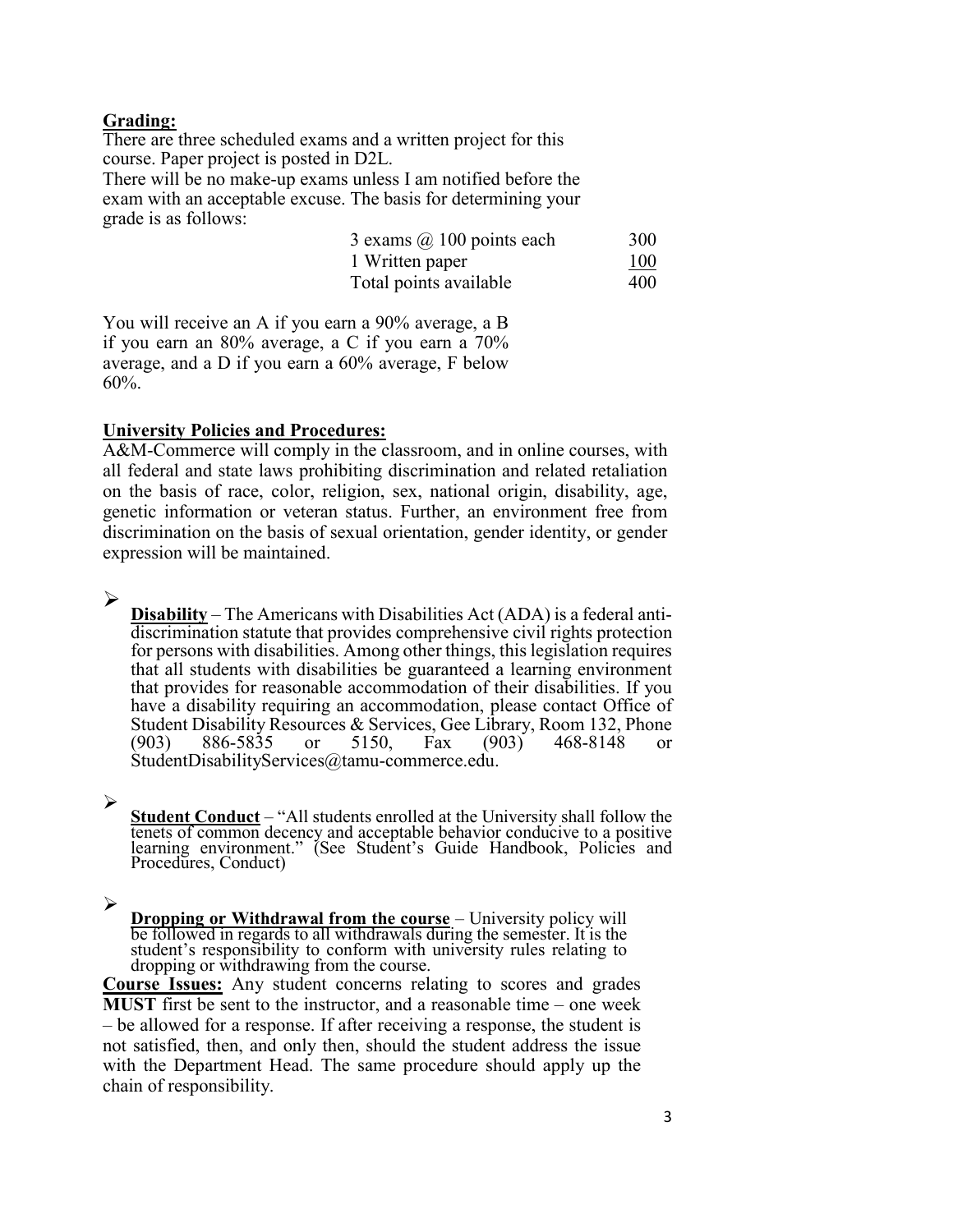#### **NOTE: THIS SYLLABUS IS SUBJECT TO CHANGE AS NEEDED TO MEET THE OBJECTIVES OF THE COURSE OR TO AID IN COURSE ADMINISTRATION AT THE DISCRETION OF THE INSTRUCTOR. IT IS NOT ANTICIPATED THAT THERE WILL BE ANY SUBSTANTITIVE CHANGES.**

# **Schedule of Activities**

| <b>Weeks</b>            | <b>Chapters/Activities</b>                                                                |  |  |
|-------------------------|-------------------------------------------------------------------------------------------|--|--|
|                         | Prologue: Managerial Accounting – An Overview                                             |  |  |
|                         | Chapters 1: Introduction to Cost/Managerial<br><b>Accounting Concepts</b>                 |  |  |
| Aug $30$                | Homework: See Connect website                                                             |  |  |
| Sep 6                   | Chapter 2: Job Order Costing - Unit Product Cost<br>Homework: See Connect website         |  |  |
| Sep 13                  | Chapter 3: Job-Order Costing – Cost Flow<br>Homework: See Connect website                 |  |  |
| Sep 20                  | <b>Chapter 4: Process Costing</b><br>Homework: See Connect website                        |  |  |
| Sep 27                  | Chapter 5: CVP Analysis<br>Homework: See Connect website                                  |  |  |
| <b>Exam 1: Oct 1-4</b>  | Available: Oct 1 @ 12.01am $-$ 4 @ 11.59 pm<br>(Covers: Chps. 2-5) 100 points 180 mins    |  |  |
| Oct 4                   | Chapter 6: Variable Costing $\&$ Segment Reporting<br>Homework: See Connect website       |  |  |
| Oct 11                  | Chapter 7: Activity-Based Costing<br>Homework: See Connect website                        |  |  |
| Oct 18                  | Chapter 10: Standard Costs<br>Homework: See Connect website                               |  |  |
| <b>Oct 25</b>           | Chapter 14: Capital Budgeting<br>Homework: See Connect website                            |  |  |
| <b>Exam 2: Nov 1-4</b>  | Available: Nov 1 @ 12.01am - 4 @11.59pm<br>(Covers: Chps. 6-7 & 10) 100 points 180 mins   |  |  |
| <b>Nov 8-12</b>         | <b>Project week</b>                                                                       |  |  |
| Nov $15$                | Chapter 11: Responsibility Accounting<br>Homework: See Connect website                    |  |  |
| Nov <sub>22</sub>       | Chapter 13: Differential Analysis<br>Homework: See Connect website                        |  |  |
| <b>Nov 24</b>           | Project Due (100 points) in D2L $@11.59$ pm<br>Late submissions will NOT be accepted      |  |  |
| <b>Exam 3: Dec 4-10</b> | Available Dec 4 $@12.01am - 10 @11.59pm$<br>(Covers: Chps. 11, 13-14) 100 points 180 mins |  |  |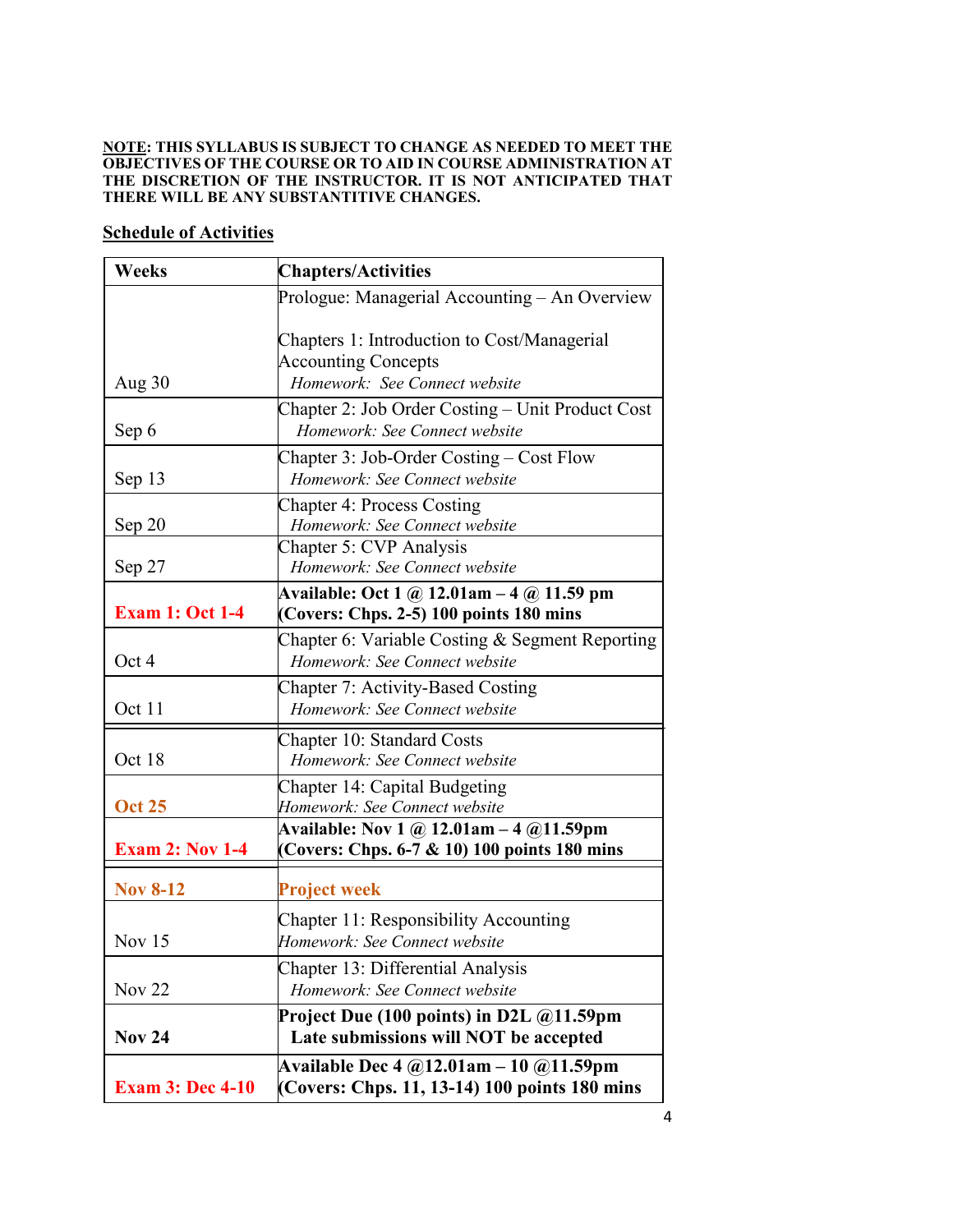# **Link to course lecture presentations (by chapter):**

[http://lectures.mhhe.com/connect/garrison17e\\_1260247783/nppts/ch](http://lectures.mhhe.com/connect/garrison17e_1260247783/nppts/chapter01/presentation_html5.html) [apter01/presentation\\_html5.html](http://lectures.mhhe.com/connect/garrison17e_1260247783/nppts/chapter01/presentation_html5.html)

[http://lectures.mhhe.com/connect/garrison17e\\_1260247783/nppts/ch](http://lectures.mhhe.com/connect/garrison17e_1260247783/nppts/chapter02/presentation_html5.html) [apter02/presentation\\_html5.html](http://lectures.mhhe.com/connect/garrison17e_1260247783/nppts/chapter02/presentation_html5.html)

[http://lectures.mhhe.com/connect/garrison17e\\_1260247783/nppts/ch](http://lectures.mhhe.com/connect/garrison17e_1260247783/nppts/chapter03/presentation_html5.html) [apter03/presentation\\_html5.html](http://lectures.mhhe.com/connect/garrison17e_1260247783/nppts/chapter03/presentation_html5.html)

[http://lectures.mhhe.com/connect/garrison17e\\_1260247783/nppts/ch](http://lectures.mhhe.com/connect/garrison17e_1260247783/nppts/chapter04/presentation_html5.html) [apter04/presentation\\_html5.html](http://lectures.mhhe.com/connect/garrison17e_1260247783/nppts/chapter04/presentation_html5.html)

[http://lectures.mhhe.com/connect/garrison17e\\_1260247783/nppts/ch](http://lectures.mhhe.com/connect/garrison17e_1260247783/nppts/chapter05/presentation_html5.html) [apter05/presentation\\_html5.html](http://lectures.mhhe.com/connect/garrison17e_1260247783/nppts/chapter05/presentation_html5.html)

[http://lectures.mhhe.com/connect/garrison17e\\_1260247783/nppts/ch](http://lectures.mhhe.com/connect/garrison17e_1260247783/nppts/chapter06/presentation_html5.html) [apter06/presentation\\_html5.html](http://lectures.mhhe.com/connect/garrison17e_1260247783/nppts/chapter06/presentation_html5.html)

[http://lectures.mhhe.com/connect/garrison17e\\_1260247783/nppts/ch](http://lectures.mhhe.com/connect/garrison17e_1260247783/nppts/chapter07/presentation_html5.html) [apter07/presentation\\_html5.html](http://lectures.mhhe.com/connect/garrison17e_1260247783/nppts/chapter07/presentation_html5.html)

[http://lectures.mhhe.com/connect/garrison17e\\_1260247783/nppts/ch](http://lectures.mhhe.com/connect/garrison17e_1260247783/nppts/chapter10/presentation_html5.html) [apter10/presentation\\_html5.html](http://lectures.mhhe.com/connect/garrison17e_1260247783/nppts/chapter10/presentation_html5.html)

[http://lectures.mhhe.com/connect/garrison17e\\_1260247783/nppts/ch](http://lectures.mhhe.com/connect/garrison17e_1260247783/nppts/chapter11/presentation_html5.html) [apter11/presentation\\_html5.html](http://lectures.mhhe.com/connect/garrison17e_1260247783/nppts/chapter11/presentation_html5.html)

[http://lectures.mhhe.com/connect/garrison17e\\_1260247783/nppts/ch](http://lectures.mhhe.com/connect/garrison17e_1260247783/nppts/chapter13/presentation_html5.html) [apter13/presentation\\_html5.html](http://lectures.mhhe.com/connect/garrison17e_1260247783/nppts/chapter13/presentation_html5.html)

[http://lectures.mhhe.com/connect/garrison17e\\_1260247783/nppts/ch](http://lectures.mhhe.com/connect/garrison17e_1260247783/nppts/chapter14/presentation_html5.html) [apter14/presentation\\_html5.html](http://lectures.mhhe.com/connect/garrison17e_1260247783/nppts/chapter14/presentation_html5.html)

| Criteria (Course | 1 Fails to Meet   | 2 Meets Minimum    | 3 Exceeds        |
|------------------|-------------------|--------------------|------------------|
| Objectives)      | <b>Standards</b>  | <b>Standards</b>   | <b>Standards</b> |
| Identify,        | Student fails to  | Student identifies | Student applies  |
| describe, and    | identify concepts | concepts and       | concepts to      |
|                  | or assumptions    | assumptions        | complex facts    |
| apply            |                   |                    |                  |
| fundamental      |                   |                    |                  |
| concepts and     |                   |                    |                  |
| assumptions that |                   |                    |                  |

# **Course Rubric**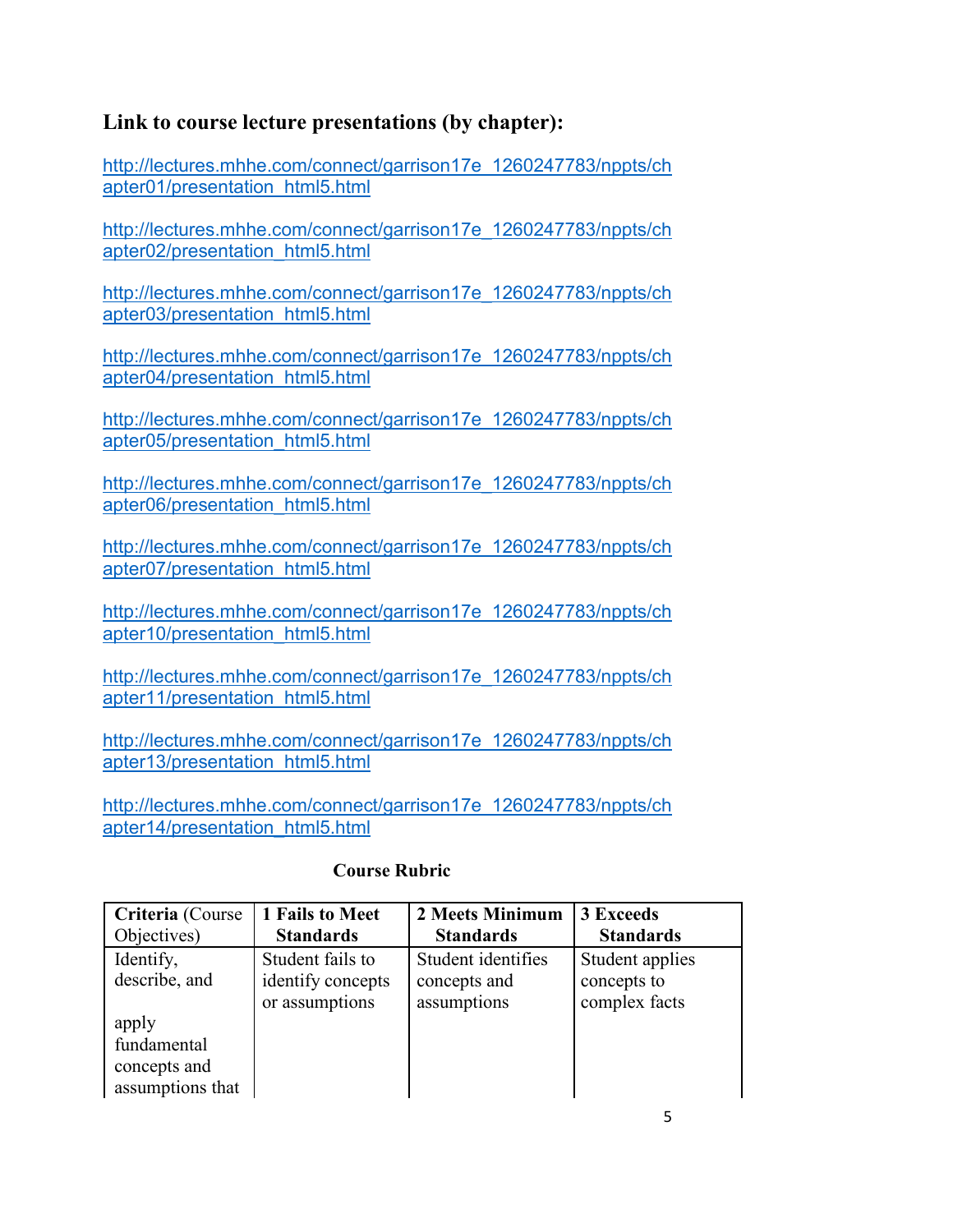| are related to<br>management<br>accounting                                                       |                                                                       |                                                         |                                                |
|--------------------------------------------------------------------------------------------------|-----------------------------------------------------------------------|---------------------------------------------------------|------------------------------------------------|
| Use managerial<br>accounting<br>methods to help<br>managers make<br>decisions                    | Student fails to<br>identify decision<br>or need to plan              | Student recognizes<br>decision and<br>method            | Student applies<br>methods to<br>complex facts |
| Use managerial<br>accounting<br>methods to help<br>managers control<br>and monitor<br>operations | Student fails to<br>recognize<br>methods to<br>monitor and<br>control | Student recognizes<br>methods to monitor<br>and control | Student applies<br>methods to<br>complex facts |

# **Project Paper**

You are required to write a paper on an assigned subject that will be covered in this class. You will need to research for more information than what is included in your assigned textbook. You are required to use APA style for the paper. A rubric follows that details how the instructor will grade the project. There are a possible 100 points for the project. Three pages maximum.

|                  | 1 Fails to Meet<br><b>Standards</b> | 2 Meets Minimum<br><b>Standards</b> | 3 Exceeds<br><b>Standards</b> |
|------------------|-------------------------------------|-------------------------------------|-------------------------------|
| The focus was    |                                     |                                     |                               |
| clear            |                                     |                                     |                               |
| Organization is  |                                     |                                     |                               |
| easy to follow   |                                     |                                     |                               |
| Sentence form    |                                     |                                     |                               |
| is appropriate   |                                     |                                     |                               |
| Punctuation,     |                                     |                                     |                               |
| grammar,         |                                     |                                     |                               |
| spelling, are    |                                     |                                     |                               |
| correct          |                                     |                                     |                               |
| Information      |                                     |                                     |                               |
| given is correct |                                     |                                     |                               |
| and well         |                                     |                                     |                               |
| documented       |                                     |                                     |                               |
| Citations used   |                                     |                                     |                               |
| to support       |                                     |                                     |                               |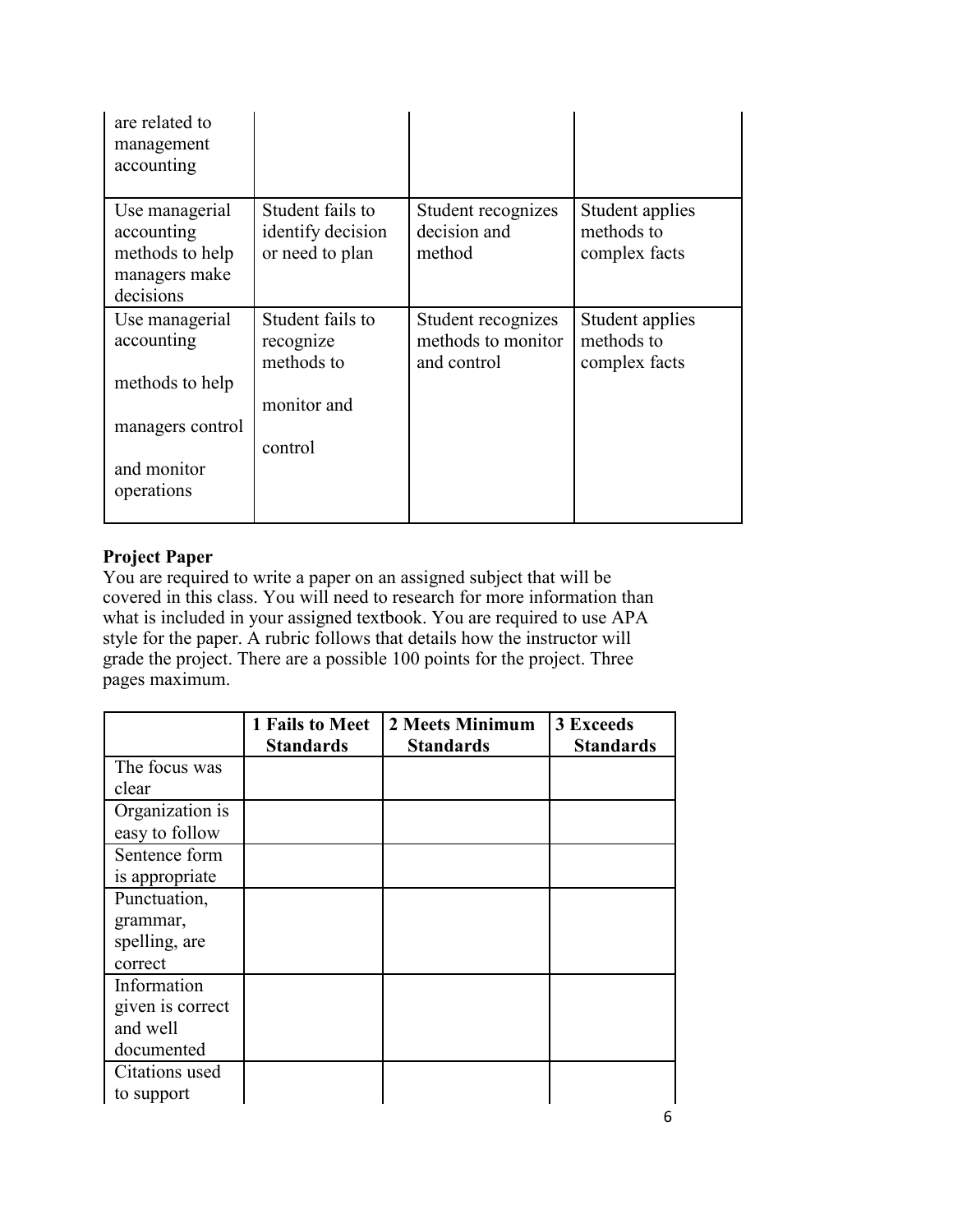| evidence         |  |  |
|------------------|--|--|
| APA style        |  |  |
| Analysis and     |  |  |
| interpretation   |  |  |
| <b>Strong</b>    |  |  |
| understanding    |  |  |
| of the principle |  |  |
| Received on      |  |  |
| due date in a    |  |  |
| professional     |  |  |
| format (such as  |  |  |
| use of           |  |  |
| MSWord)          |  |  |

Grading Scale: Each competency is worth 10 points. The grading scale: Excellent – 10 points Competent- 8-9 points Satisfactory - 7 points Inadequate - Below 7 points

# **Quizzes and Exams:**

All quizzes and exams will be graded according to the following rubric.

|                                             | 1 Fails to Meet<br><b>Standards</b> | 2 Meets Minimum<br><b>Standards</b> | 3 Exceeds<br><b>Standards</b> |
|---------------------------------------------|-------------------------------------|-------------------------------------|-------------------------------|
| Adequately                                  |                                     |                                     |                               |
| Prepared                                    |                                     |                                     |                               |
| Support method<br>of achieving<br>solution  |                                     |                                     |                               |
| Demonstrate<br>understanding<br>of concepts |                                     |                                     |                               |
| Effective<br>analysis                       |                                     |                                     |                               |

Grade Scale: Excellent  $-90\%$  of available points Competent  $-80\%$  of available points Satisfactory -70% of available points Unsatisfactory – 69% and below of available points

#### **Non-discrimination Notice**

Texas A&M University-Commerce will comply in the classroom, and in online courses, with all federal and state laws prohibiting discrimination and related